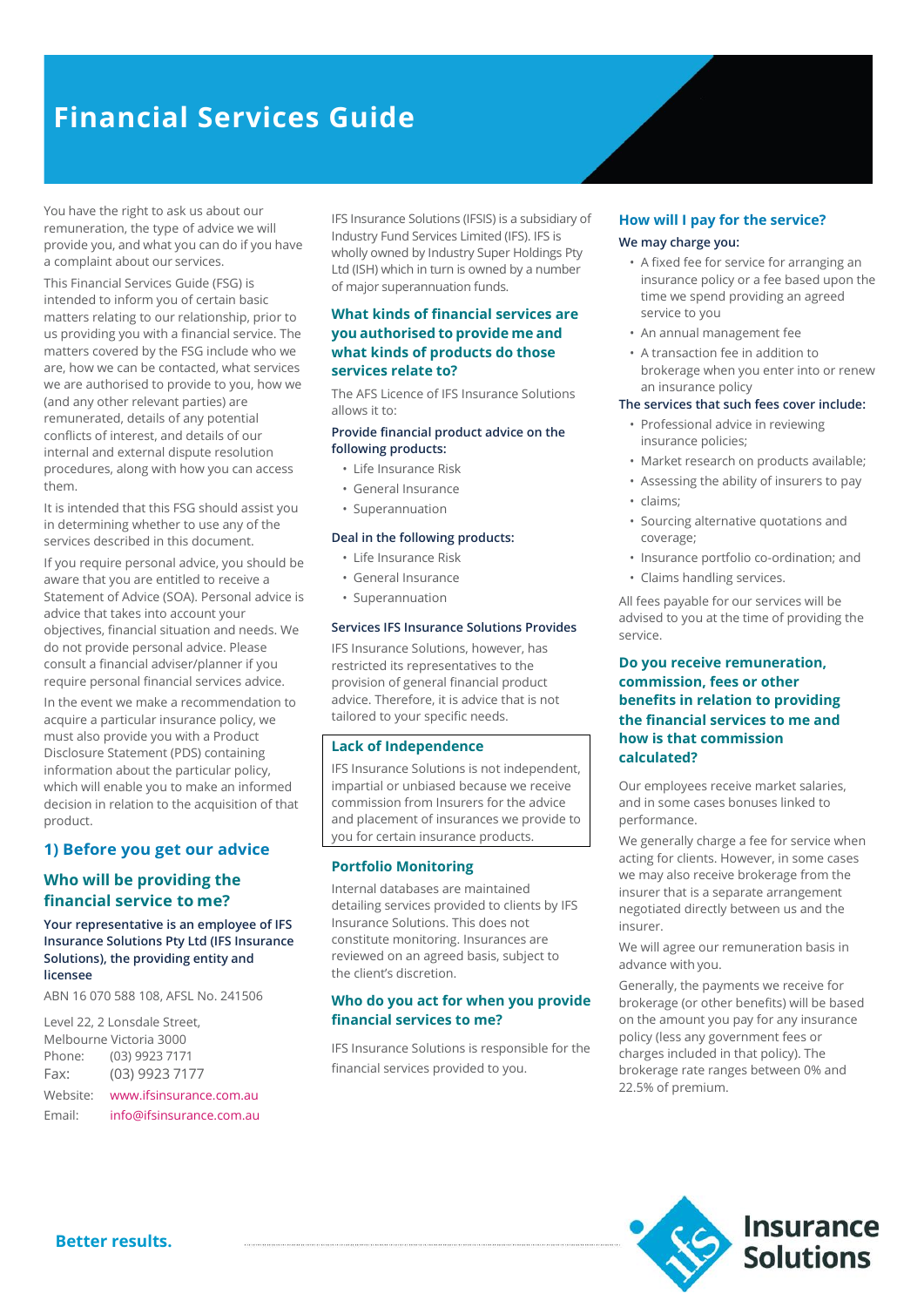## **Financial Services Guide**

We do not generally pay any brokerage, fees or benefits to others who refer you to us or refer us to an insurer. If we do, we will pay brokerage to those people out of our earnings (not in addition to those earnings).

We will send you a tax invoice for any policy that we arrange for you, which will show the cost of your insurance (including any fire services levy payable, state taxes, commonwealth taxes). We may also set out different payment methods available such as credit card or premium financing options. You are required to pay us within 14 days, or earlier, if we tell you that is necessary. If there is a refund of premium as a result of a cancellation or adjustment of the policy, we reserve the right to retain our remuneration earned prior to the cancellation or adjustment.

A cooling off period may apply to an insurance policy issued to you as a retail client, during which period you may return the policy. Details of your cooling off rights will be included in the relevant PDS.

We do not receive any soft dollar benefits from insurers or third parties. These are benefits where a non-cash benefit is received for services provided.

We may retain interest earnt on insurance monies held in our trust accounts. We normally hold trust monies on behalf of the insurer.

#### **Do any relationships or associations exist which might influence you in providing me with the financial services?**

IFS Insurance Solutions is a subsidiary of Industry Fund Services Limited (IFS), ABN 54 007 016 195, AFSL 232514.

IFS is owned by Industry Super Holdings Ltd (ISH), which is ultimately owned by a number of leading industry super funds. For a complete list of shareholder funds, please visit ifs.net.au.

Other than these, we do not have any relationships or association with any product issuer that could be expected to influence us in the provision of the insurance services.

IFS Insurance Solutions is a Steadfast Group Limited (Steadfast) Network Broker. Steadfast has exclusive arrangements with some insurers and premium funders (Partners). Steadfast is also a shareholder of some Partners.

As a Steadfast Network Broker we have access to member services including model operating and compliance tools, procedures, manuals and training, legal, technical, banking and recruitment advice and assistance, group insurance arrangements, product comparison and placement support, claims support and group purchasing arrangements. These member services are either funded by Steadfast, subsidised by Steadfast or available exclusively to Steadfast Network Brokers for a fee that we pay directly to them.

#### You can obtain a copy of Steadfast's FSG at [steadfast.com.au](http://www.steadfast.com.au/)

IFSIS has entered into an arrangement with Premium Funding to make available their Pay By The Month (PBTM) premium funding quotation facility to all General Insurance policies. Premium Funding will rebate part or all of IFS Insurance Solutions' EBIX system fees (our internal record management system) in the event pre-agreed funding targets are achieved during the length of the agreement.

## **2) When you receive our advice**

#### **Will you provide me with advice that is suitable to my needs and financial circumstances?**

The advice that is provided to you is of a general nature. It does not take into account your particular financial needs, circumstances or objectives.

Before acting on the advice you should consider the appropriateness of the advice with regard to your entire personal circumstances and needs. You may wish to seek personal financial advice to this end.

#### **What should I know about the risks of the financial products or strategies you recommend to me?**

We will explain to you any significant risks of financial products and strategies that we recommend to you under our general advice model. If we have not done so, you should ask us to explain those risks to you.

#### **What information do you maintain in my file and can I examine my file?**

We maintain a record of your personal profile, which includes details of your insurance objectives and needs.

We also maintain records of any recommendations made to you.

We are committed to implementing and promoting a privacy policy, which will ensure the privacy and security of your personal information. To see our privacy policy, go t[o ifsinsurance.com.au.](http://www.ifsinsurance.com.au/)

If you wish to examine your file, we ask that you make a request in writing and allow up to 14 working days for the information to be forwarded.

We may charge a fee to cover the cost of verifying the application and locating, retrieving, reviewing and copying any material requested. If the information sought is extensive, we will advise of the likely cost in advance and can help to refine your request if required

## **Can I provide you with instructions and tell you how I wish to instruct you to buy or sell my financial products?**

Yes, you may specify how you would like to give us instructions, for example: by telephone, fax, email or other means.

## **3) If you Have any Complaints**

## **Who can I complain to if I have a complaint about the provision of the financial services to me?**

If you have any complaints about the service provided to you, please phone us or write to:

#### **Complaints Manager**

IFS Insurance Solutions Pty Ltd Level 22, 2 Lonsdale Street Melbourne VIC 3000 Phone: (03) 9923 7171

#### **Upon receipt of your complaint, we will:**

- 1. Acknowledge the complaint promptly and inform you when you should expect to receive a response
- 2. Investigate the complaint in a timely manner
- 3. Respond to you in writing within 45 days